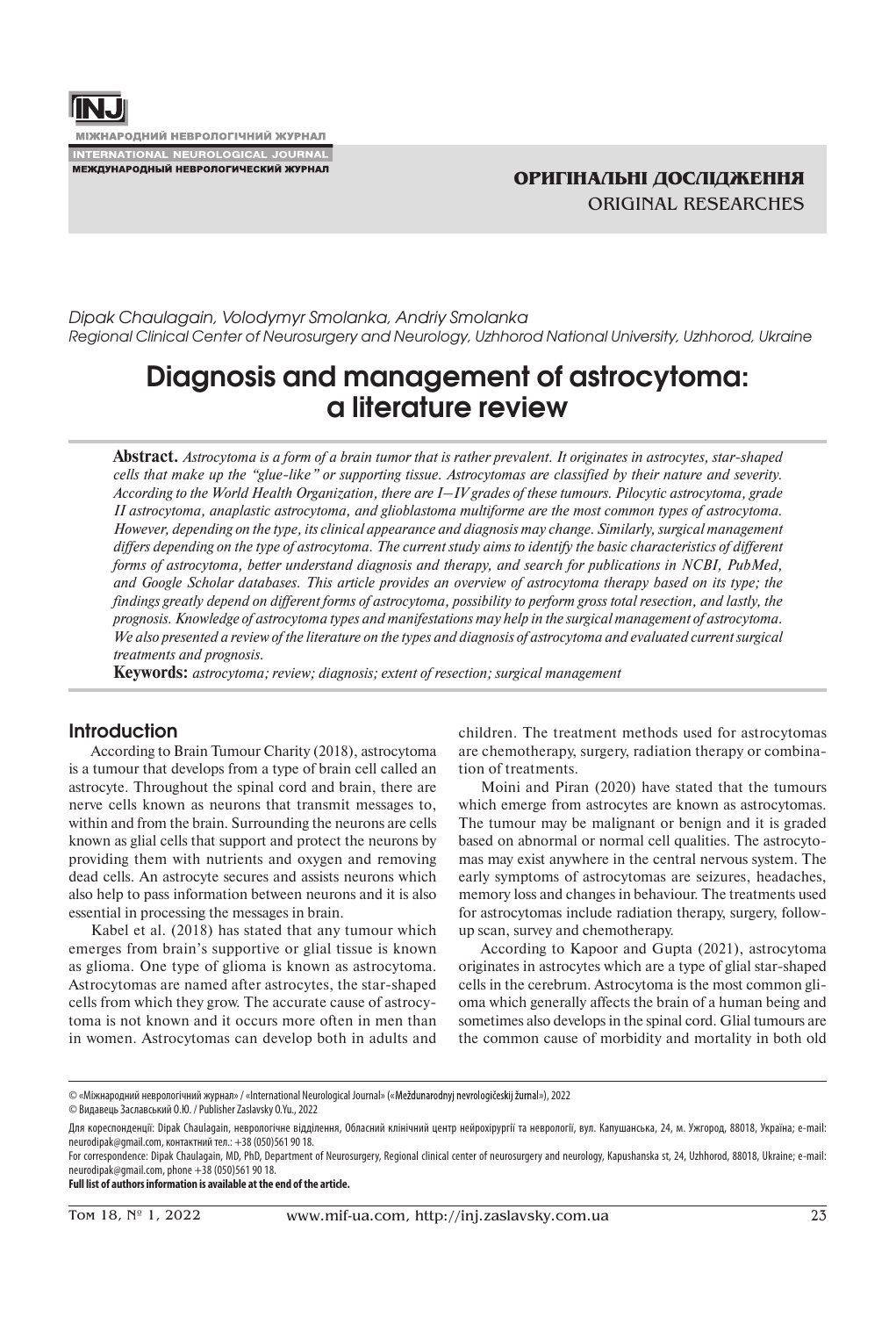and young age people. One of the common brain tumours is astrocytoma.

Moini et al. (2021) has mentioned that the common form of glioma is astrocytoma. The most common symptoms of astrocytomas are headache due to increased intracranial pressure, loss of memory, seizures, changes in behaviour, head tilt, neck stiffness, incoordination, vomiting, nausea, visual problems and irritability. The treatment method for astrocytomas is a combination of radiation therapy, surgery, follow-up imaging, observation, ventricular shunting and chemotherapy.

# **Astrocytoma types**

According to the research of Hirtz et al. (2020), there are four types of astrocytoma, from grade I to grade IV. Grade I tumour is known as pilocytic astrocytoma which is always benign and can be resected. Grade II tumours are diffuse astrocytomas, low-grade or infiltrative gliomas. They develop gradually that will acquire a much aggressive phenotype over time. Grade III tumours are anaplastic astrocytomas including oligoastrocytomas and oligodendrogliomas. Grade IV tumour, glioblastoma multiforme, is characterized by a rapidly developing phenotype with the presence of necrotic areas and vascular growth.

Bikowska-Opalach et al. (2014) have described diffuse astrocytomas as grade II astrocytomas which occur in young people though they also affect senior patients and children. They may develop in any part of the brain but are most typical for hemispheres of the cerebrum. The diffuse astrocytomas tend to develop into surrounding normal tissue of brain. Headaches, weakness in one part of the body and seizures are the earliest symptoms of brain tumour.

Grimm and Chamberlain (2016) have reported that anaplastic astrocytoma is a malignant, diffusely infiltrating primary brain tumour with a median onset of 41 years of age. Anaplastic astrocytoma is defined by histological features of increased cellularity, nuclear atypia, significant activity of proliferation as manifested in mitoses and lacking either necrosis or endothelial proliferation which are the two hallmarks of glioblastoma.

Singla and Gupta (2016) have described grade IV astrocytoma which is named glioblastoma multiforme. It is a malignant tumour which increasingly spreads to other brain parts. There are two types of grade IV astrocytoma, primary

and secondary. Primary astrocytoma is the most common and most aggressive whereas secondary astrocytoma is a lowgrade tumour that develops into grade IV tumours.

In the research of Volovetz et al. (2019), it is stated that pilocytic astrocytoma is a type of astrocytoma with specific genetic, histological and clinical features. It is the most frequent primary brain tumour which affects mainly adolescents and children though it may also present in adulthood.

Table 1 shows the reviews of the types of astrocytoma.

# **Diagnosis of аstrocytoma**

Sukheeja et al. (2015) have stated in their research that the prognosis assessment by grading astrocytoma has been challenging activity for pathologists though surgical and radiological imaging approaches have improved significantly. This research has attempted to assess tumours intraoperatively for quick diagnosis. MIB-1 labelling index was used to study their proliferative activity. Intraoperative cytology is useful and accurate in consultation of intraoperation. MIB-1 labelling index was used as a conjunct in this research for grading in little biopsies.

In the work of Matyja et al. (2016), the prognosis and behaviour of pilocytic astrocytomas correlated with location and histology of tumours. Pilomyxoid astrocytoma is a classical pilocytic astrocytoma with greater invasive development and increased risk of dissemination and recurrences. Pilocytic astrocytomas have varied histology with biphasic architecture of loose, compact and microcystic fibrillary regions. The pilocytic astrocytoma diagnosis requires careful examination of histopathological, molecular and clinical characteristics to avoid misinterpretation of benign neoplastic lesions.

The main purpose of Xia et al. (2016) study was to recognize imaging features of pilocytic astrocytomas in ventricles of the cerebrum to help radiologists differentiate pilocytic astrocytomas and other brain tumours preoperatively. The radiological and clinical records were analysed. The radiological characteristics of extraventricular and intraventricular pilocytic astrocytomas were similar to typical ones including developed nodules within cysts.

Sanju et al. (2018) have mentioned in their research that brain tumours are heterogeneous neoplasms with annual incidence of 5 to 10 % per 100,000 population in India. The tumours classification is an art of pathology to differentiate

| Author                  | Year | Astrocytoma<br>type                                              | <b>Symptoms</b>                                                                               |
|-------------------------|------|------------------------------------------------------------------|-----------------------------------------------------------------------------------------------|
| Hirtz et al.            | 2020 | Pilocytic, diffuse, anaplastic astro-<br>cytoma and glioblastoma | Useful to diagnose the disease<br>severity                                                    |
| Bikowska-Opalach et al. | 2014 | Diffuse astrocytoma                                              | Headaches, weakness in one<br>part of the body and seizures                                   |
| Grimm and Chamberlain   | 2016 | Anaplastic astrocytoma                                           | Loss of sensory, weakness,<br>language disorder, visual impair-<br>ment and gait disturbances |
| Singla and Gupta        | 2016 | Glioblastoma multiforme                                          | Primary brain tumours                                                                         |
| Volovetz et al.         | 2019 | Pilocytic astrocytoma                                            | Occurs as cystic tumours on<br>imaging                                                        |

*Table 1. Reviews of the types of astrocytoma*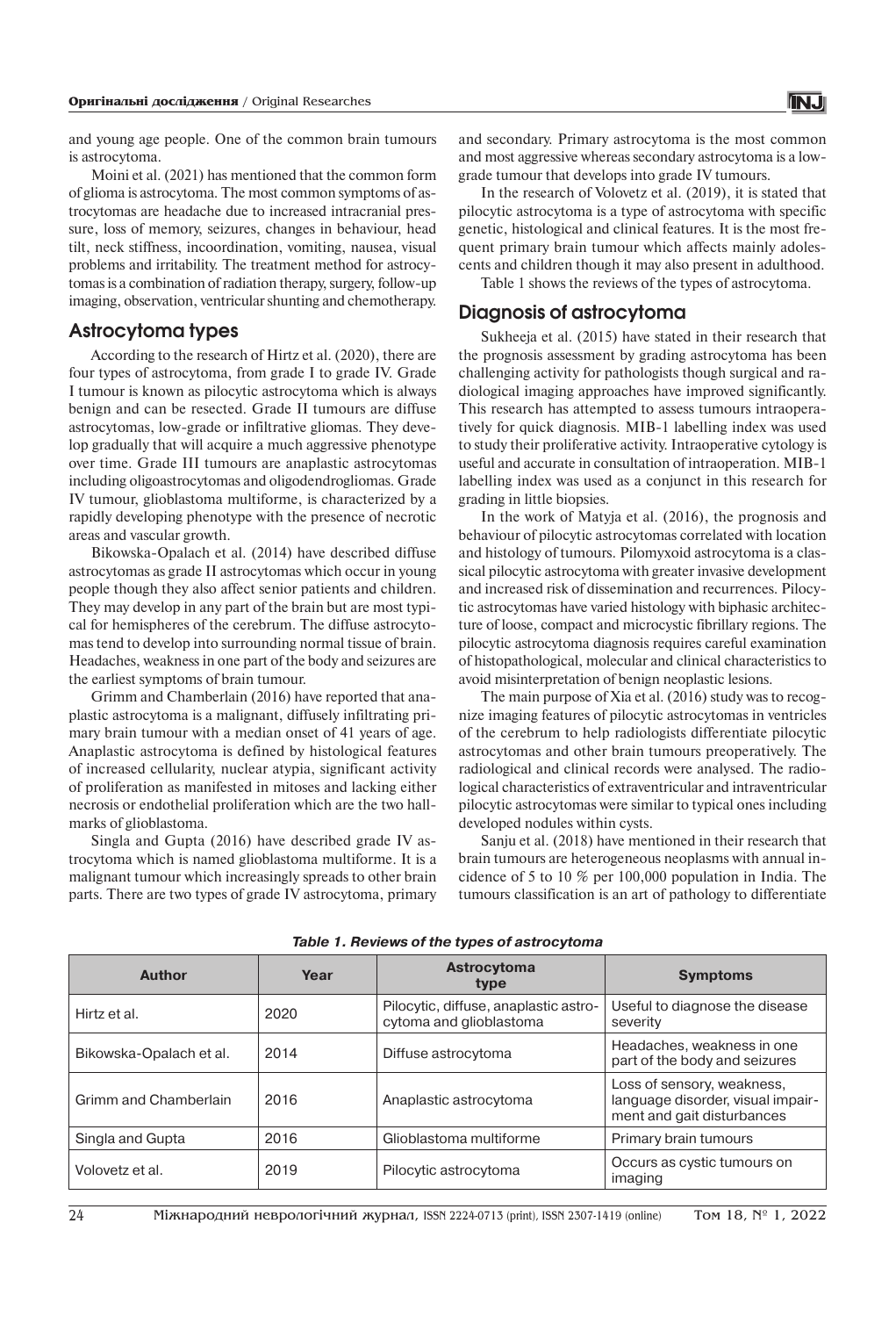malignant and benign lesions on histological basis. This research reveals that histopathology is an essential component for grading and diagnosis in some cases. Immunohistochemistry plays an essential role in critical cases where grading and diagnosis are not feasible only on the basis of histology.

Kristensen et al. (2019) propose an integrated histomolecular method which allows for an accurate diagnosis of embryonal central nervous system tumours and diffuse gliomas. This study provides an update of several essential prognostic markers and diagnostic markers for state-of-theart identification of primary central nervous system tumours. Immunohistochemistry is a useful tool for characterizing molecules of many brain tumours.

Tian et al. (2019) have described the two most common primary brain tumours in adults, anaplastic astrocytoma and glioblastoma. The differential diagnosis is essential for prognosis and treatment suggestions. The main aim of the study is to assess the discriminative ability of texture analysis using machine learning to differentiate glioblastoma and anaplastic astrocytoma. The texture characteristics were taken from contrast-enhanced magnetic resonance imaging using the LifeX package. The results of the research show that magnetic resonance imaging using linear discriminant analysis algorithm had promising ability to distinguish glioblastoma and anaplastic astrocytoma.

Alshoabi et al. (2021) provided a case report of diffuse astrocytoma and the diagnostic dilemma in an unusual phenotype. Diffuse astrocytoma is a glioma of infiltrating type which is difficult to diagnose even with histopathology. The results of histopathology confirmed the identification of diffuse astrocytoma; the patient died postoperatively.

Geramizadeh et al. (2021) presented a study on a simple panel of isocitrate dehydrogenase 1 (IDH1) and P53 in differential diagnosis of low-grade astrocytoma and reactive gliosis. Reactive gliosis is a glial tissue response to various types of injury namely trauma, abscess, neoplastic or haemorrhage process of the brain. In certain situations, particularly when the biopsy of tissue is small, there may be difficulty to discriminate the reactive condition with lowgrade diffuse astrocytoma by hematoxylin and eosin slides, so some molecular and immunohistochemical markers have been introduced for differential diagnosis. In this research, the authors evaluated P53 and IDH1 mutation by immunohistochemistry as a highly sensitive, easy and specific approach to distinguish reactive gliosis and lowgrade astrocytoma. The combination of IDH1 and P53 as an immunohistochemical panel reveals 91% sensitivity and 96% specificity for differential diagnosis of low-grade astrocytoma and reactive gliosis. These two markers can be useful for differential diagnosis.

| <b>Author</b>      | Year | <b>Type</b><br>of diagnosis                             | <b>Results</b><br>of diagnosis                                                                                                                                |
|--------------------|------|---------------------------------------------------------|---------------------------------------------------------------------------------------------------------------------------------------------------------------|
| Sukheeja et al.    | 2015 | Histopathology and intraope-<br>rative cytology         | Helps in providing accurate planning and<br>diagnosis for better management of pa-<br>tients                                                                  |
| Matyja et al.      | 2016 | Histology diagnosis of pilocytic<br>astrocytomas        | Needs careful examination of histopatho-<br>logical, molecular and clinical characte-<br>ristics to avoid misinterpretation of be-<br>nign neoplastic lesions |
| Xia et al.         | 2016 | Radiology and pathology                                 | Diagnose pilocytic astrocytomas and de-<br>veloped nodules within cysts properly                                                                              |
| Sanju et al.       | 2018 | Histopathological diagnosis<br>and immunohistochemistry | Essential for accurate subtyping, grading<br>and diagnosis of tumours                                                                                         |
| Kristensen et al.  | 2019 | Immunohistochemistry and<br>molecular pathology         | Provides effective and specific therapeu-<br>tic methods for tumour patients                                                                                  |
| Tian et al.        | 2019 | Differential diagnosis                                  | Assess the discriminative ability of tex-<br>ture analysis using machine learning to<br>differentiate glioblastoma and anaplastic<br>astrocytoma              |
| Alshoabi et al.    | 2021 | Histopathology diagnosis                                | Confirms the diagnosis of diffuse astro-<br>cytoma; the patient died postoperatively                                                                          |
| Geramizadeh et al. | 2021 | Immunohistochemistry diag-<br>nosis                     | Differential diagnosis of gliosis and glio-<br>mas using P53 and IDH1 to confirm the<br>results of immunohistochemistry with<br>molecular approaches          |
| Madabushi et al.   | 2021 | Immunohistochemistry diag-<br>nosis                     | Overcomes the diagnostic difficulties<br>since accurate histologic diagnosis helps<br>in predicting the clinical outcomes in dif-<br>ferent brain tumours     |
| Mubarak and Naeem  | 2021 | Histopathology diagnosis                                | Makes the diagnosis of pilocytic astrocy-<br>toma challenging                                                                                                 |

*Table 2. Reviews of diagnosis of astrocytomas*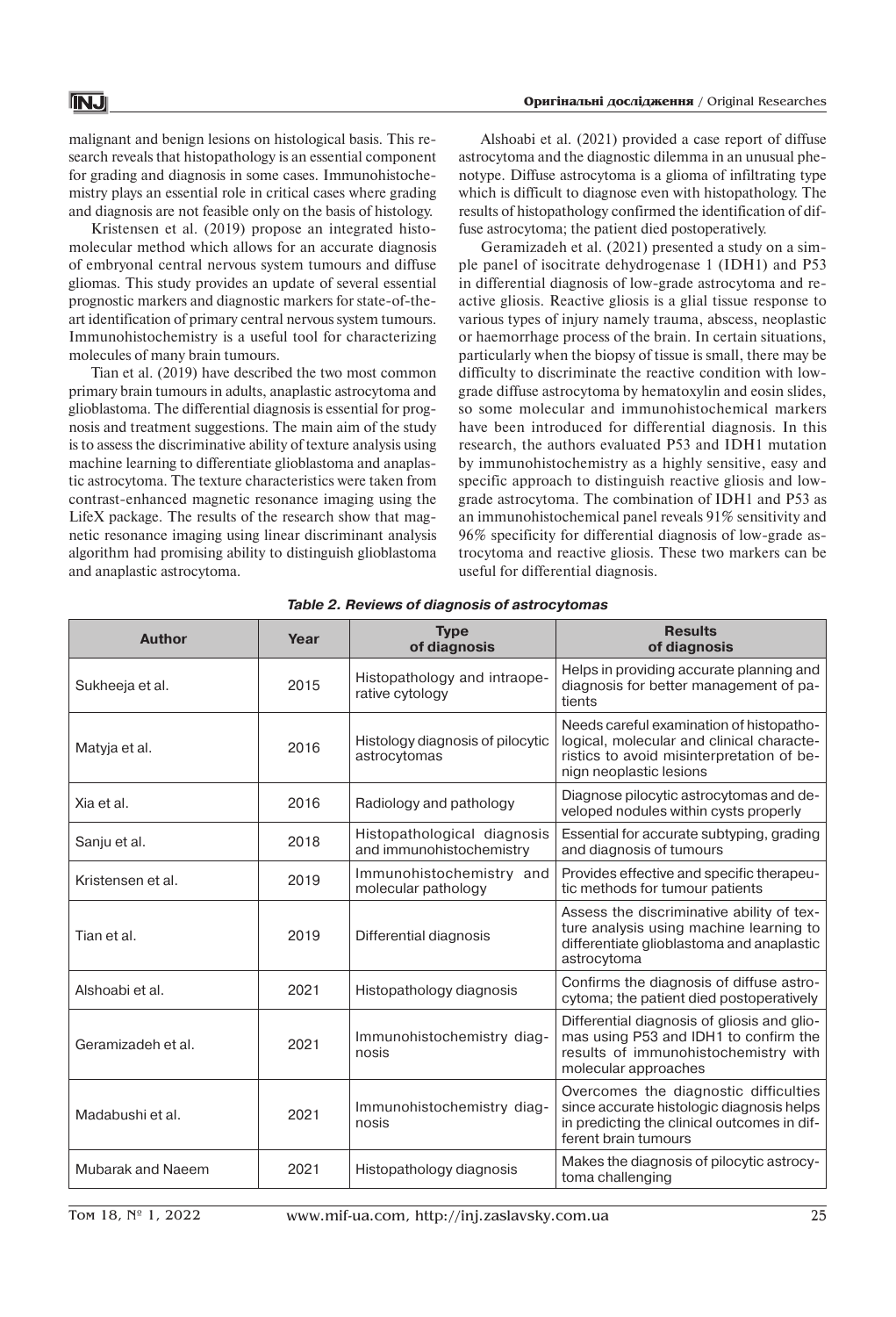In the research of Madabushi et al. (2021), central nervous system tumours comprise 1 to 2 % of all tumours which pose diagnostic difficulties because various histogenesis of tumours reveals different overlap and differentiation in morphological characteristics. The results of the research show that astrocytomas in adults were most common followed by nerve sheath tumours, meningiomas, metastatic deposits, gliosarcomas and glioblastomas. Tumour grading was performed as per revised criteria of the World Health Organization (WHO). Immunohistochemistry results were studied in selective cases. This research highlights the immunohistochemistry utility as an adjunct in histologic diagnosis of brain tumours in critical cases.

Mubarak and Naeem (2021) reviewed five cases in patients with histopathological diagnosis of pilocytic astrocytoma. Pilocytic astrocytoma is a low-grade glial tumour which occurs commonly in paediatric population. It is rare in adults and usually has better prognosis. These tumours have various locations in the central nervous system including the fourth ventricle, cerebellum, optic chiasm, suprasellar area, brain stem and cerebral hemisphere in different patients. Pilocytic astrocytoma has a wide spectrum vast set of neuroradiological presentation. Besides its classical existence as low-grade glioma, a more typical presentation makes the diagnosis challenging.

Table 2 shows the reviews of diagnosis of astrocytomas.

# **Treatment of astrocytoma**

Barker et al. (2014) describe survival of patients treated with radiation therapy for anaplastic astrocytoma. Anaplastic astrocytomas make up 7 % of primary brain tumours in adults. This study assessed the association of patient-, treatment- and tumour-related factors with survival in astrocytoma. Medical records of patients with astrocytoma who underwent radiotherapy between 1987 and 2007 were reviewed. In this study, the classification of Radiation Therapy Oncology Group recursive partitioning analysis correlated with survival.

Forst et al. (2014) have mentioned in their study that low-grade gliomas are a diverse group of primary brain tumours that emerge in healthy patients and have an indolent course with higher survival compared to high-grade gliomas. The treatments include surgery, observation, chemotherapy, radiation or combination method and the management depends on tumour location, molecular profile, histology and patient characteristics. This study reviews current strategies for low-grade gliomas such as radiotherapy, chemotherapy and surgery.

Pace et al. (2014) have stated that patients with brain tumour differ from other cancer populations due to complexity of supportive care requirements, disease course, short life expectancy and resulting need for a particular palliative method. This research proposed a pilot model of palliative care for brain tumour patients.

According to Walbert and Chasteen (2015), brain tumour diagnosis is a life-changing situation for families and patients. This study discusses screening tools specific for symptoms and validates global symptom assessments to recognize distressing symptoms. Fatigue, seizure, anxiety and

Narita (2018) et al. proposed chemotherapy treatment for adults with diffuse astrocytoma. The chemoradiotherapy or chemotherapy efficiency in diffuse astrocytoma has been largely unknown until recently. However, a randomized controlled study revealed that addition of CCNU, vincristine and procarbazine chemotherapy to fractioned radiotherapy in patients with high-risk WHO grade II gliomas, including those with diffuse astrocytoma, has essential positive effect on overall and progression-free survival. Temozolomide efficiency in low-grade gliomas was reported and a randomized phase III study that compares fractioned radiotherapy alone or in combination with temozolomide in unresectable diffuse astrocytoma is ongoing presently.

The research of Wang and Li (2018) presents synthesis of the most recent evidence of surgery and its efficacy in the treatment of astrocytoma patients. The findings of this study provide useful reference for the complications and efficiency of surgery in astrocytoma patients to future researchers and clinicians.

According to Wahner et al. (2020), current guidelines suggest maximal safe resection followed by chemotherapy and radiotherapy for anaplastic astrocytoma patients. They have a limited life expectancy despite this multimodal treatment method. In this study, variables related to the overall survival were identified and a score was built to find the overall survival of anaplastic astrocytoma patients at primary diagnosis stage. Implementing molecular markers into the classification of the World Health Organization raised queries about the importance of clinical trials and grading revealed advantages of overall survival for combined radiochemotherapy.

Table 3 shows the reviews of the treatment types for astrocytoma.

# **Reviews on astrocytoma studies**

Hervey-Jumper and Berger (2014) have stated that central nervous system tumour is a major cause of mortality and morbidity in the US. Outside of brain metastasis high- and low-grade gliomas are the most common intrinsic brain tumours. High-grade gliomas are aggressive with the vast majority of patients facing recurrence and a median survival of one to three years.

Xia et al. (2018) have mentioned in their research that resection is essential to conduct a pathological biopsy and to achieve intracranial pressure reduction in patients with lowgrade gliomas. The main purpose of the study is to determine whether a greater extent of resection would improve the 5 and 10-year overall survival of these patients.

Patel et al. (2019) presented a study on the extent of surgical resection in lower-grade gliomas with differential impact based on molecular subtype. The diffuse low-grade gliomas are classified into molecular subtypes.

Wang et al. (2019) performed a systematic review on the advance of extent of resection in glioblastoma surgical treatment. This study summarizes and reviews the history of surgical resection for glioblastoma.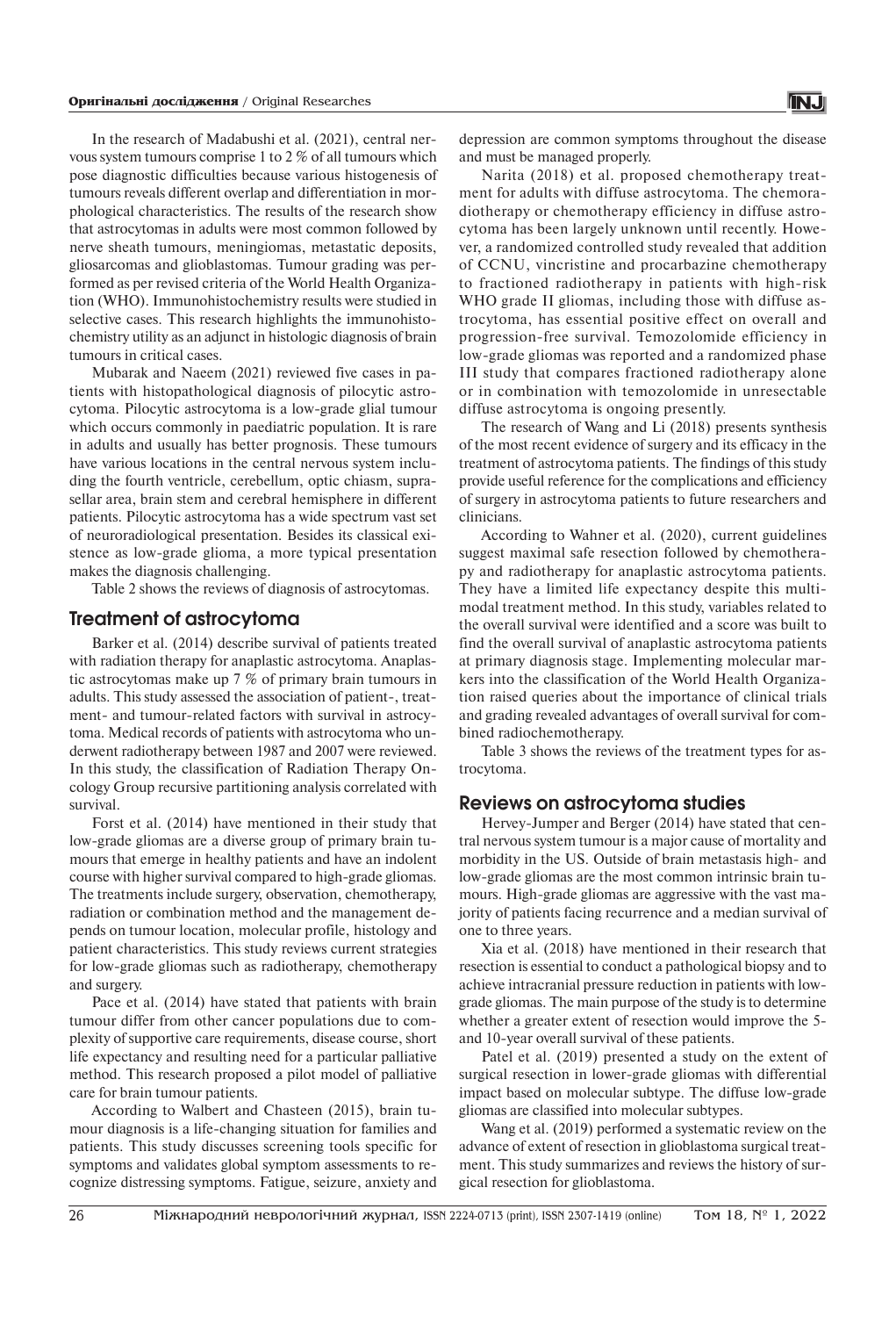| Author               | Year | <b>Treatment</b><br>for astrocytoma       | Advantage<br>of treatment                                                                                               |
|----------------------|------|-------------------------------------------|-------------------------------------------------------------------------------------------------------------------------|
| Barker et al.        | 2014 | Radiation therapy                         | Improves the survival in patients with<br>glioblastoma (type of astrocytoma)                                            |
| Forst et al.         | 2014 | Radiotherapy, chemotherapy<br>and surgery | Improves the quality of life of a patient<br>and ability to tolerate ongoing chemo-<br>therapy                          |
| Pace et al.          | 2014 | Palliative and supportive care            | Protects patients dying from brain tu-<br>mour and helps develop care for them<br>particularly at this stage of disease |
| Walbert and Chasteen | 2015 | Palliative and supportive care            | Improves the quality of life of patients,<br>symptom burden and survival in glioma<br>patients                          |
| Narita et al.        | 2018 | Chemotherapy treatment                    | Increases effectiveness of astrocytoma<br>treatment                                                                     |
| Wang and Li          | 2018 | Surgery treatment                         | Assesses the surgery efficacy for the<br>treatment of astrocytoma patients                                              |
| Wahner et al.        | 2020 | Chemotherapy and radiother-<br>apy        | Effective in treating patients with diffuse<br>gliomas and astrocytoma                                                  |
| Steidl et al.        | 2021 | Radiochemotherapy                         | Increases maximum time to treatment<br>failure in oligodendrogliomas                                                    |

| Table 3. Reviews of the treatment types for astrocytoma |  |  |
|---------------------------------------------------------|--|--|
|---------------------------------------------------------|--|--|

# *Table 4. Reviews of astrocytoma studies*

| <b>Author</b>            | Year | <b>Findings</b><br>of the study                                                                                                                                                                                                                                   |
|--------------------------|------|-------------------------------------------------------------------------------------------------------------------------------------------------------------------------------------------------------------------------------------------------------------------|
| Hervey-Jumper and Berger | 2014 | Greater extent of resection in low-grade glioma patients not only im-<br>proves survival but also helps control seizure                                                                                                                                           |
| Xia et al.               | 2018 | The relation between prognosis and extent of resection provide a ba-<br>sis for the development of evidence-based medicines in low-grade<br>glioma patients                                                                                                       |
| Patel et al.             | 2019 | The extent of surgical resection influences overall survival in patients<br>with IDH-mutant low-grade gliomas, especially in those with IDH mu-<br>tant-noncodeleted low-grade glioma                                                                             |
| Wang et al.              | 2019 | Maximize the resection using developed techniques; focus on micro-<br>environment of glioblastoma multiforme therapy remains challenging                                                                                                                          |
| Choi et al.              | 2020 | Clinical trials using the adjuvant therapy for low-grade gliomas must<br>be stratified by molecular subtype and extent of resection                                                                                                                               |
| Mao et al.               | 2020 | Survival in gross total resection was greater compared to not attempt-<br>ed or unsuccessful gross total resection; therefore, several patients<br>are motivated to undergo gross total resection to improve the cancer<br>specific survival and overall survival |
| Laurent et al.           | 2020 | Extent of resection is not related to increased risk of hospital-acquired<br>conditions and patient safety indicators                                                                                                                                             |
| Karschni et al.          | 2021 | Categories is used as a factor of stratification for future clinical trials                                                                                                                                                                                       |
| Motomura et al.          | 2021 | Extent of resection is not related to progressive free survival in patients<br>with aggressive IDH-wild type of anaplastic and diffuse astrocytoma                                                                                                                |
| Revilla-Pacheco et al.   | 2021 | A weak correlation is found between the overall survival and extent of<br>surgical resection with a reduced level of evidence                                                                                                                                     |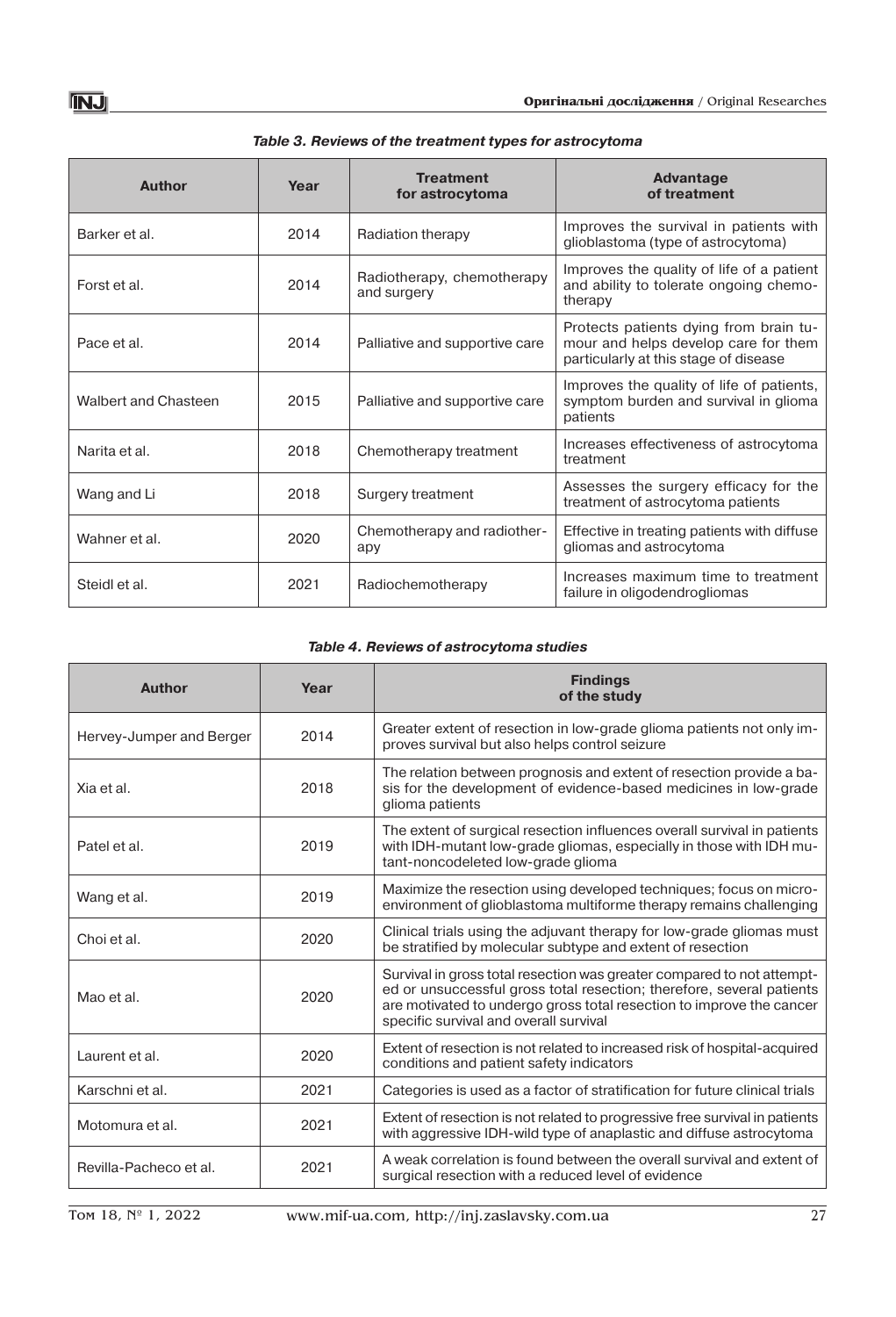Choi et al. (2020) evaluated prognostic factors in adult low-grade gliomas according to the 2016 World Health Organization classification. Records of 153 patients diagnosed with WHO grade II low-grade glioma between 2003 and 2015 were reviewed retrospectively.

Laurent et al. (2020) carried out a retrospective analysis to assess the relationship between extent of resection and the occurrence of hospital-acquired conditions and patient safety indicators. The extent of resection is well established as correlating with overall survival in patients with glioblastoma.

The study of Mao et al. (2020) examines the relationship between survival results and surgical approaches in astrocytoma patients. People diagnosed with astrocytoma between 2004 and 2015 were identified using the Surveillance, Epidemiology and End Results database.

Karschnia et al. (2021) developed evidence-based expert recommendations on the types for extent of resection. Surgical resection is the standard of care in diffuse gliomas and more extensive tumour resection seems to be associated with favourable outcomes.

The main purpose of Motomura et al. (2021) study is to assess the impact of the extent of tumour resection on survival in patients with lower-grade gliomas who underwent awake brain mapping.

Revilla-Pacheco et al. (2021) proposed a systematic review and meta-analysis on extent of resection and survival in patients with glioblastoma multiforme. Glioblastoma multiforme has an ominous prognosis with overall survival of 14 months. The extent of surgical resection is one of the factors associated with better prognosis.

Table 4 shows the reviews of studies conducted on astrocytoma.

# **Conclusions**

With the present growth in the treatment of brain astrocytoma, it is debated highly whether the extent of resection influences the survival. The maximum extent of resection must be tried safely while reducing the surgically-induced neurological risk. Genetics is the upcoming sector for brain tumour therapies. Various treatment methods are used to cure astrocytoma. Thus, it can be summarized that astrocytoma can be managed with greater quality clinical trials prospectively.

### **References**

*1. Guram K., Smith M., Ginader T., Bodeker K., Pelland D., Pennington E., Buatti J.M. Using smaller-than-standard radiation treatment margins does not change survival outcomes in patients with high-grade gliomas. Pract. Radiat. Oncol. 2019 Jan. 9(1). 16-23. doi: 10.1016/j.prro.2018.06.001.*

*2. Kabel A.M., Modais K., Salim A., Ahmad R., Ahmad A., Alnumari K.A. Astrocytoma: insights into risk factors, pathogenesis, diagnosis and management. Journal of Cancer Research and Treatment. 2018. 6(3). 70-73. doi: 10.12691/jcrt-6-3-2.*

*3. Moini J., Piran P. Functional and Clinical Neuroanatomy. A Guide for Health Care Professionals. Ch. 1: Histophysiology. Elsevier, 2020. 1-49.*

*4. Kapoor M., Gupta V. Astrocytoma. In: StatPearls [Internet]. Treasure Island (FL): StatPearls Publishing. 2021 Jan.*

*5. Moini J., Avgeropoulos N.G., Samsam M. Epidemiology of Brain and Spinal Tumours. Ch. 6: Astrocytoma. Elsevier Private Limited, 2021.*

*6. Hirtz A., Rech F., Dubois-Pot-Schneider H., Dumond H. Astrocytoma: a hormone-sensitive tumor? Int. J. Mol. Sci. 2020 Nov 30. 21(23). 9114. doi: 10.3390/ijms21239114.*

*7. Bikowska-Opalach B., Szlufik S., Grajkowska W., Jozwiak J. Pilocytic astrocytoma: a review of genetic and molecular factors, diagnostic and prognostic markers. Histol. Histopathology. 2014. 29(10). 1235-1248.*

*8. Grimm S.A., Chamberlain M.C. Anaplastic astrocytoma. CNS Oncol. 2016 Jul. 5(3). 145-57. doi: 10.2217/cns-2016-0002.*

*9. Singla C., Gupta S. Grade identification of astrocytoma using image processing: a literature review. Proceedings of 10th INDIACom. 2016. 8229.*

*10. Tork C.A., Atkinson C. Oligodendroglioma. In: StatPearls [Internet]. Treasure Island (FL): StatPearls Publishing. 2021 Jan.*

*11. Sukheeja D., Singhvi S., Rai N.N., Midya M. A comparative study of histopathology of astrocytomas with intraoperative cytology with special reference to MIB-1 labelling index. J. Clin. Diagn. Res. 2015 Aug. 9(8). EC01-3. doi: 10.7860/JCDR/2015/12372.6281.*

*12. Matyja E., Grajkowska W., Stępień K., Naganska E. Heterogeneity of histopathological presentation of pilocytic astrocytoma diagnostic pitfalls. A review. Folia Neuropathol. 2016. 54(3). 197-211. doi: 10.5114/fn.2016.62530.*

*13. Xia J., Yin B., Liu L., Lu Y., Geng D., Tian W. Imaging features of pilocytic astrocytoma in cerebral ventricles. Clin. Neuroradiol. 2016 Sep. 26(3). 341-6. doi: 10.1007/s00062-015-0370-6.*

*14. Roskams T. The role of immunohistochemistry in diagnosis. Clin. Liver Dis. 2002 May. 6(2). 571-89, x. doi: 10.1016/s1089- 3261(02)00012-0.*

*15. Kristensen B.W., Priesterbach-Ackley L.P., Petersen J.K., Wesseling P. Molecular pathology of tumors of the central nervous system. Ann. Oncol. 2019 Aug 1. 30(8). 1265-1278. doi: 10.1093/annonc/mdz164.*

*16. Tian Z., Chen C., Fan Y., Ou X., Wang J., Ma X., Xu J. Glioblastoma and anaplastic astrocytoma: differentiation using MRI texture analysis. Front. Oncol. 2019. 9. 876. doi: 10.3389/fonc.2019.00876.*

*17. Alshoabi S.A., Alareqi A.A., Omer A.M., Suliman A.G., Daqqaq T.S. Diffuse astrocytoma and the diagnostic dilemma of an unusual phenotype: a case report. Radiol. Case Rep. 2020 Dec 3. 16(2). 319-326. doi: 10.1016/j.radcr.2020.11.023.*

*18. Mubarak F., Naeem A. Imaging and histopathological features of pilocytic astrocytoma involving various locations of central nervous system: series of multiple cases. Journal of Neurophysiology and Neurological Disorders. 2021. 9. 1-7.*

*19. Barker C.A., Chang M., Beal K., Chan T.A. Survival of patients treated with radiation therapy for anaplastic astrocytoma. Radiol. Oncol. 2014 Nov 5. 48(4). 381-6. doi: 10.2478/raon-2014-0019.*

*20. Forst D.A., Nahed B.V., Loeffler J.S., Batchelor T.T. Lowgrade gliomas. Oncologist. 2014 Apr. 19(4). 403-13. doi: 10.1634/ theoncologist.2013-0345.*

*21. Pace A., Villani V., Benincasa D., Di Pasquale A., Carapella C.M., Pompili A. P18.07: palliative sedation for brain tumor patients at the end of life. Neuro Oncol. 2014 Sep. 16(Suppl. 2). ii1-ii112. doi: 10.1093/neuonc/nou174.431.*

*22. Walbert T., Chasteen K. Palliative and supportive care for glioma patients. Cancer Treat. Res. 2015. 163. 171-84. doi: 10.1007/978- 3-319-12048-5\_11.*